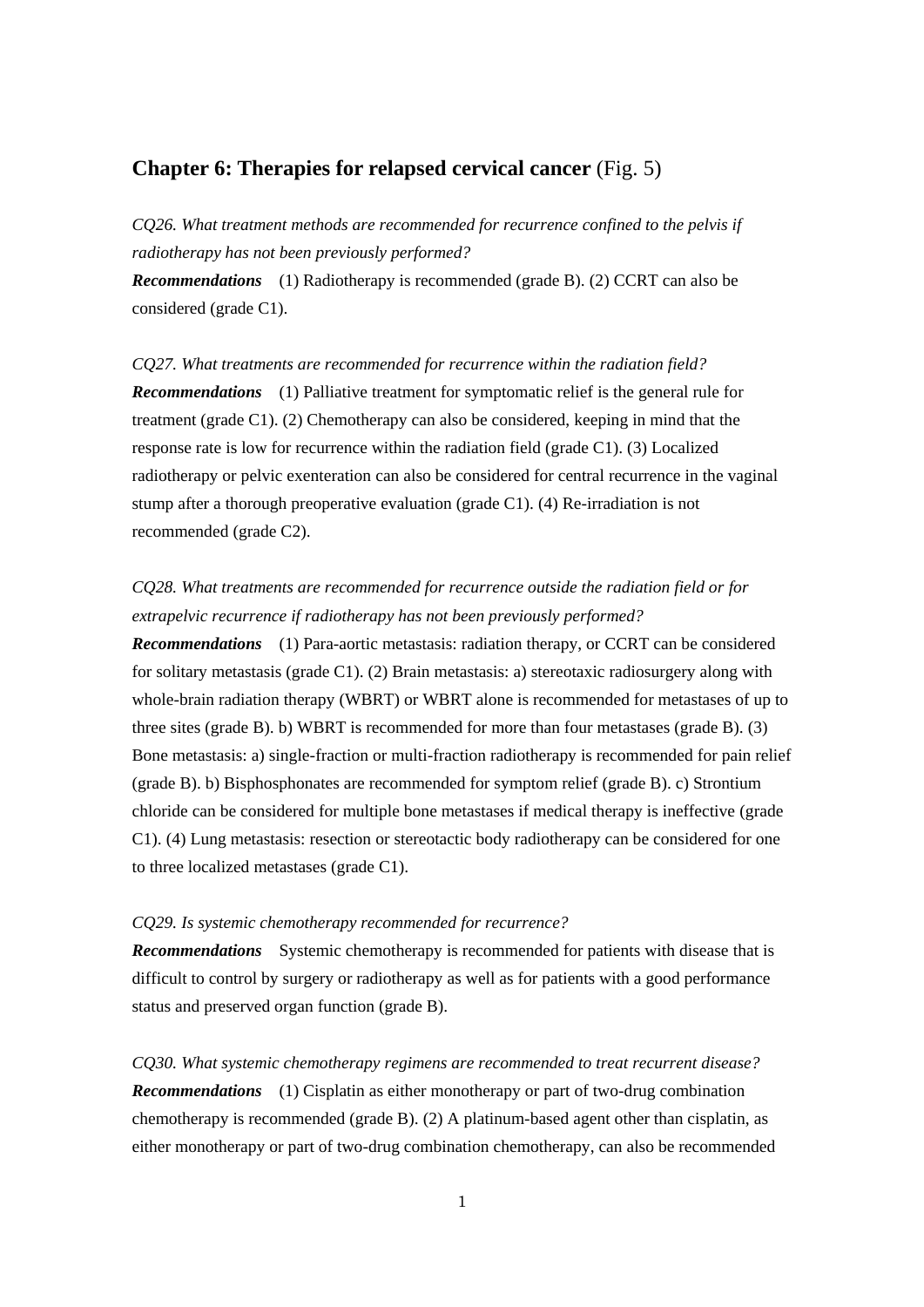(grade B). (3) Cisplatin as either monotherapy or part of two-drug combination chemotherapy is preferable for recurrent adenocarcinoma (grade C1).